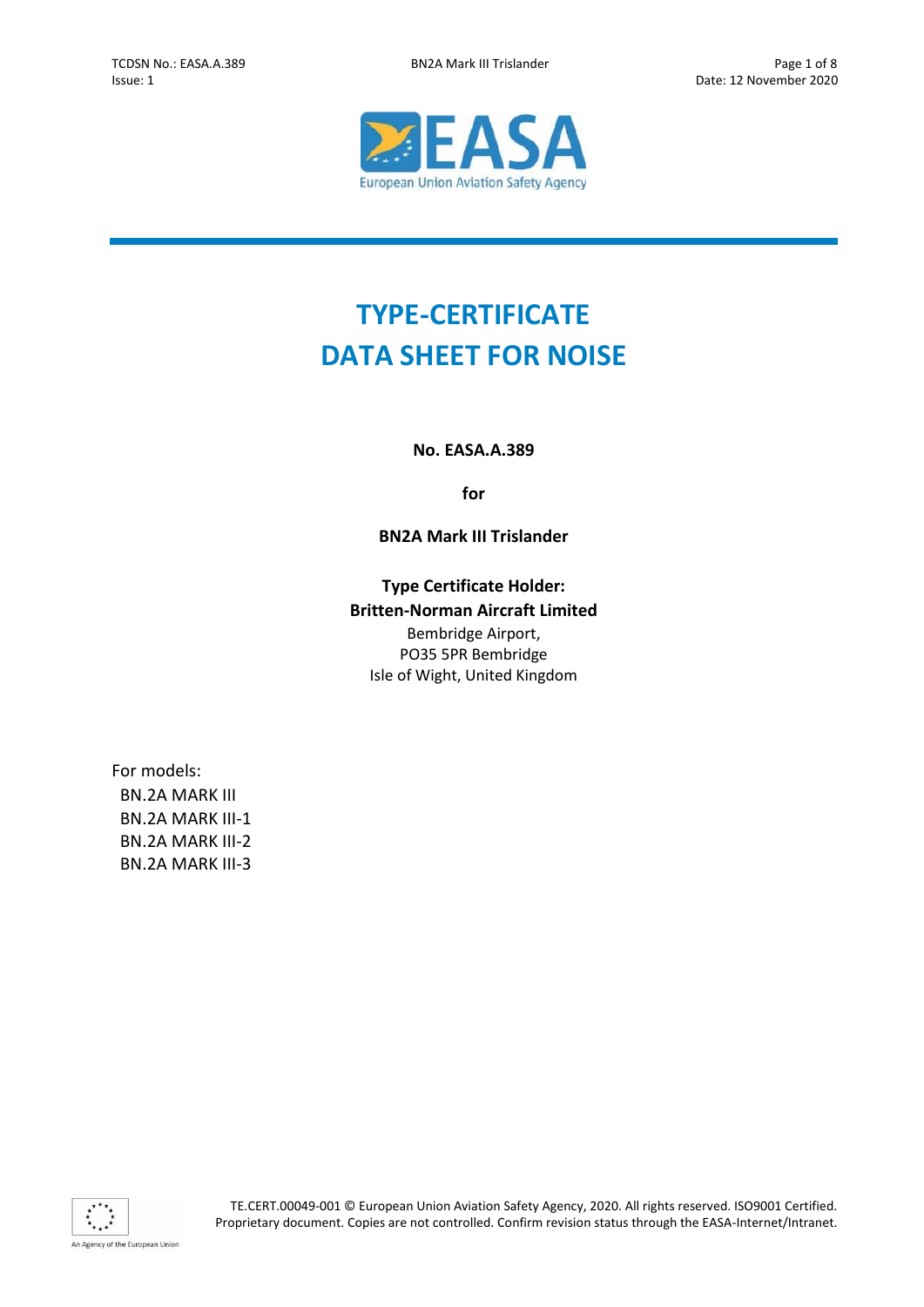# INTENTIONALLY LEFT BLANK



TE.CERT.00049-001 © European Union Aviation Safety Agency, 2020. All rights reserved. ISO9001 Certified. Proprietary document. Copies are not controlled. Confirm revision status through the EASA-Internet/Intranet.

An Agency of the European Union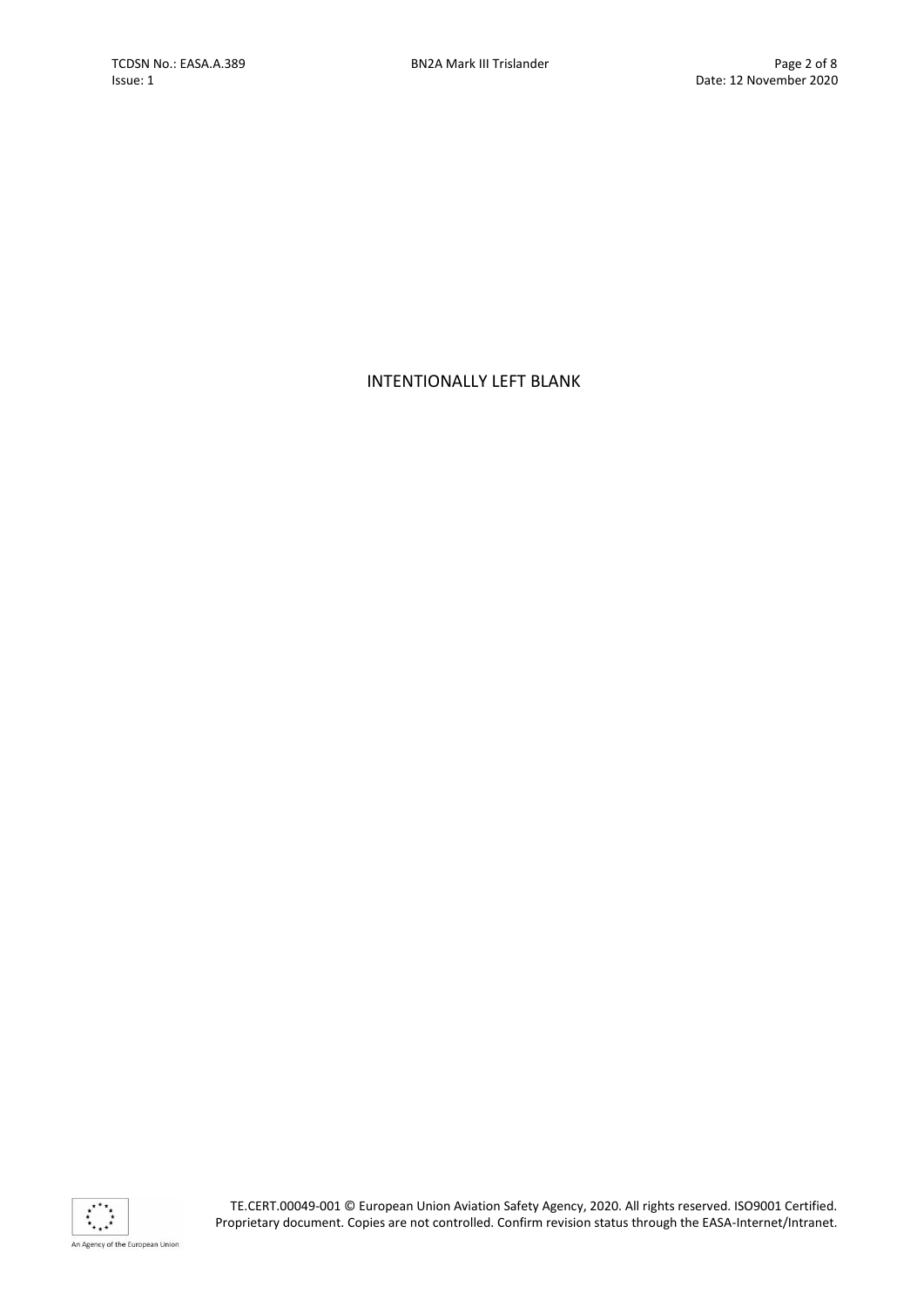| TCDSN No.: EASA.A.389<br>Issue: 1    |                                                |                                        | Page 3 of 8<br>Date: 12 November 2020 |
|--------------------------------------|------------------------------------------------|----------------------------------------|---------------------------------------|
| Type Certificate Holder <sup>1</sup> | <b>Britten-Norman Aircraft Limited</b>         | Aircraft Type Designation <sup>1</sup> | <b>BN.2A MARK III</b>                 |
| Engine Manufacturer <sup>1</sup>     | Lycoming                                       | Engine Type Designation <sup>1</sup>   | O-540-E4C5                            |
| <b>Noise Certification Basis</b>     | Edition / Amendment<br>ICAO Annex 16, Volume I | Chapter <sup>1</sup>                   | 6                                     |

| EASA       | Additional modifications essential to meet the |                                         | Maximum                                                                        | Overflight dB(A)                   |                    | See   |      |
|------------|------------------------------------------------|-----------------------------------------|--------------------------------------------------------------------------------|------------------------------------|--------------------|-------|------|
| Record No. | Propeller<br>Manufacturer <sup>1</sup>         | Propeller Type Designation <sup>1</sup> | requirements or needed to attain the certificated<br>noise levels <sup>1</sup> | Take-Off<br>Mass <sup>1</sup> (kg) | Level <sup>1</sup> | Limit | Note |
| C14414     | Hartzell                                       | HC-C2YK-                                | NB/M/1090 (Highest power in the normal                                         | 4,241                              | 78.8               | 80.0  |      |
|            | Propeller Inc.                                 | 2(B)(C)(U)(F)/(F)C8477(A)-4             | operating range set to 2500rpm at full throttle)                               |                                    |                    |       |      |
| C14415     | Hartzell                                       | HC-C2YK-                                | NB/M/1090 (Highest power in the normal                                         | 4.241                              | 78.0               | 80.0  |      |
|            | Propeller Inc.                                 | 2(B)(C)(U)(F)/(F)C8477(A)-6             | operating range set to 2500rpm at full throttle)                               |                                    |                    |       |      |

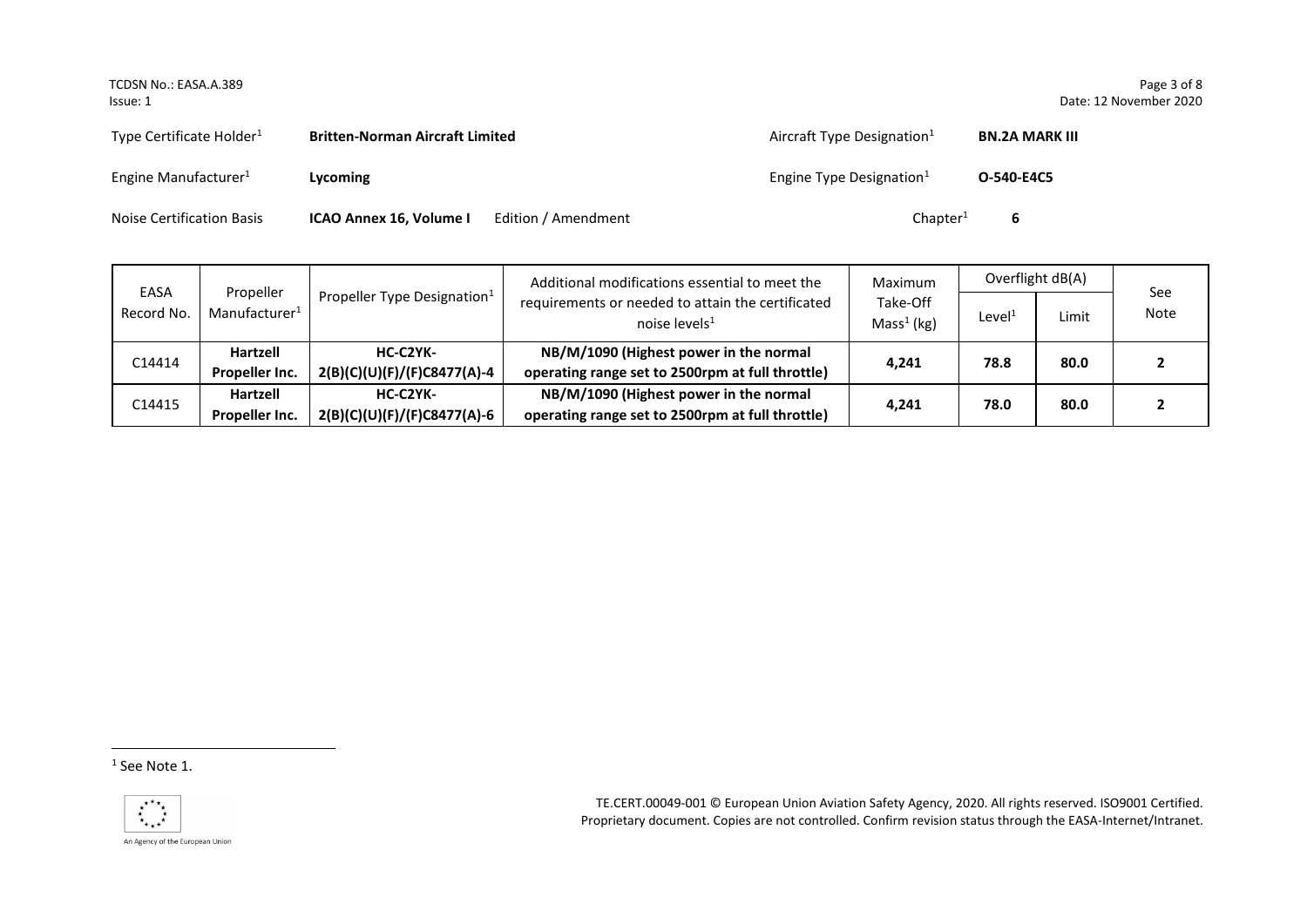| TCDSN No.: EASA.A.389<br>lssue: 1    |                                                |                                        | Page 4 of 8<br>Date: 12 November 2020 |
|--------------------------------------|------------------------------------------------|----------------------------------------|---------------------------------------|
| Type Certificate Holder <sup>1</sup> | <b>Britten-Norman Aircraft Limited</b>         | Aircraft Type Designation <sup>1</sup> | <b>BN.2A MARK III-1</b>               |
| Engine Manufacturer <sup>1</sup>     | Lycoming                                       | Engine Type Designation <sup>1</sup>   | O-540-E4C5                            |
| Noise Certification Basis            | Edition / Amendment<br>ICAO Annex 16, Volume I | Chapter $^1$                           | 6                                     |

| EASA       | Additional modifications essential to meet the<br>Propeller |                                         |                                                                                |                                    | Maximum            |       | Overflight dB(A) |  | See |
|------------|-------------------------------------------------------------|-----------------------------------------|--------------------------------------------------------------------------------|------------------------------------|--------------------|-------|------------------|--|-----|
| Record No. | Manufacturer <sup>1</sup>                                   | Propeller Type Designation <sup>1</sup> | requirements or needed to attain the certificated<br>noise levels <sup>1</sup> | Take-Off<br>Mass <sup>1</sup> (kg) | Level <sup>1</sup> | Limit | Note             |  |     |
| C534       | Hartzell                                                    | HC-C2YK-                                | NB/M/1090 (Highest power in the normal                                         | 4,536                              | 79.9               | 80.0  |                  |  |     |
|            | Propeller Inc.                                              | 2(B)(C)(U)(F)/(F)C8477(A)-4             | operating range set to 2500rpm at full throttle)                               |                                    |                    |       |                  |  |     |
| C537       | Hartzell                                                    | HC-C2YK-                                | NB/M/1090 (Highest power in the normal                                         | 4,536                              | 79.1               | 80.0  |                  |  |     |
|            | Propeller Inc.                                              | 2(B)(C)(U)(F)/(F)C8477(A)-6             | operating range set to 2500rpm at full throttle)                               |                                    |                    |       |                  |  |     |
| C14412     | Hartzell                                                    | HC-C2YK-                                | NB/M/1090 (Highest power in the normal                                         |                                    | 79.9               | 80.0  |                  |  |     |
|            | Propeller Inc.                                              | 2(B)(C)(U)(F)/(F)C8477(A)-4             | operating range set to 2500rpm at full throttle)                               | 4,457                              |                    |       |                  |  |     |
|            | Hartzell                                                    | HC-C2YK-                                | NB/M/1090 (Highest power in the normal                                         |                                    |                    |       |                  |  |     |
| C14413     | Propeller Inc.                                              | 2(B)(C)(U)(F)/(F)C8477(A)-6             | operating range set to 2500rpm at full throttle)                               | 4,457                              | 79.1               | 80.0  |                  |  |     |

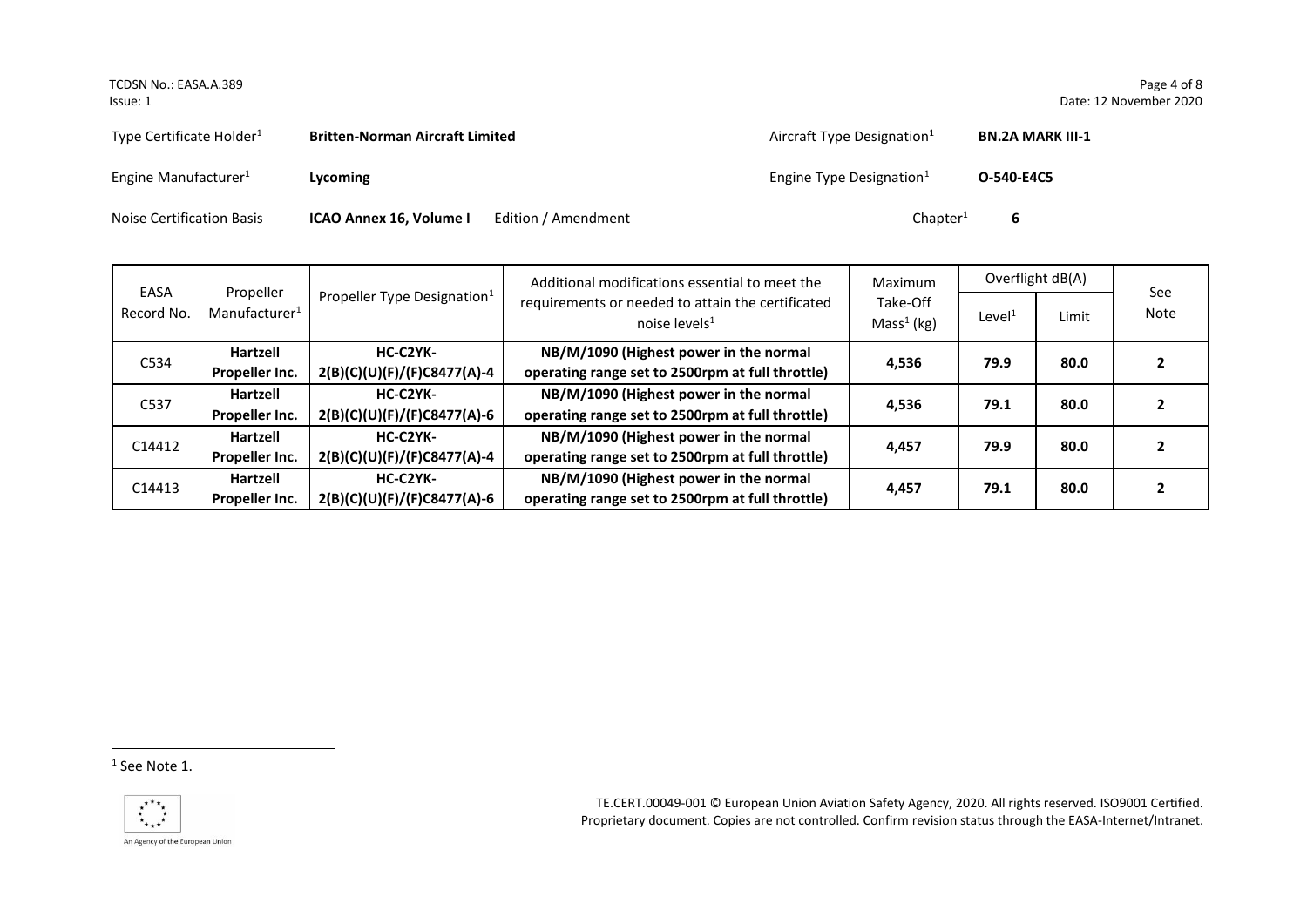| TCDSN No.: EASA.A.389<br>Issue: 1    |                                                |                                        | Page 5 of 8<br>Date: 12 November 2020 |
|--------------------------------------|------------------------------------------------|----------------------------------------|---------------------------------------|
| Type Certificate Holder <sup>1</sup> | <b>Britten-Norman Aircraft Limited</b>         | Aircraft Type Designation <sup>1</sup> | <b>BN.2A MARK III-2</b>               |
| Engine Manufacturer <sup>1</sup>     | Lycoming                                       | Engine Type Designation <sup>1</sup>   | O-540-E4C5                            |
| Noise Certification Basis            | Edition / Amendment<br>ICAO Annex 16, Volume I | Chapter <sup>1</sup>                   | 6                                     |

|            | Additional modifications essential to meet the<br>EASA<br>Propeller |                                         | Maximum                                                                        | Overflight dB(A)                   |                    | See   |      |
|------------|---------------------------------------------------------------------|-----------------------------------------|--------------------------------------------------------------------------------|------------------------------------|--------------------|-------|------|
| Record No. | Manufacturer <sup>1</sup>                                           | Propeller Type Designation <sup>1</sup> | requirements or needed to attain the certificated<br>noise levels <sup>1</sup> | Take-Off<br>Mass <sup>1</sup> (kg) | Level <sup>1</sup> | Limit | Note |
| C535       | Hartzell                                                            | HC-C2YK-                                | NB/M/1090 (Highest power in the normal                                         | 4,536                              | 79.9               | 80.0  |      |
|            | Propeller Inc.                                                      | 2(B)(C)(U)(F)/(F)C8477(A)-4             | operating range set to 2500rpm at full throttle)                               |                                    |                    |       |      |
| C538       | Hartzell                                                            | HC-C2YK-                                | NB/M/1090 (Highest power in the normal                                         | 4,536                              | 79.1               | 80.0  |      |
|            | Propeller Inc.                                                      | 2(B)(C)(U)(F)/(F)C8477(A)-6             | operating range set to 2500rpm at full throttle)                               |                                    |                    |       |      |

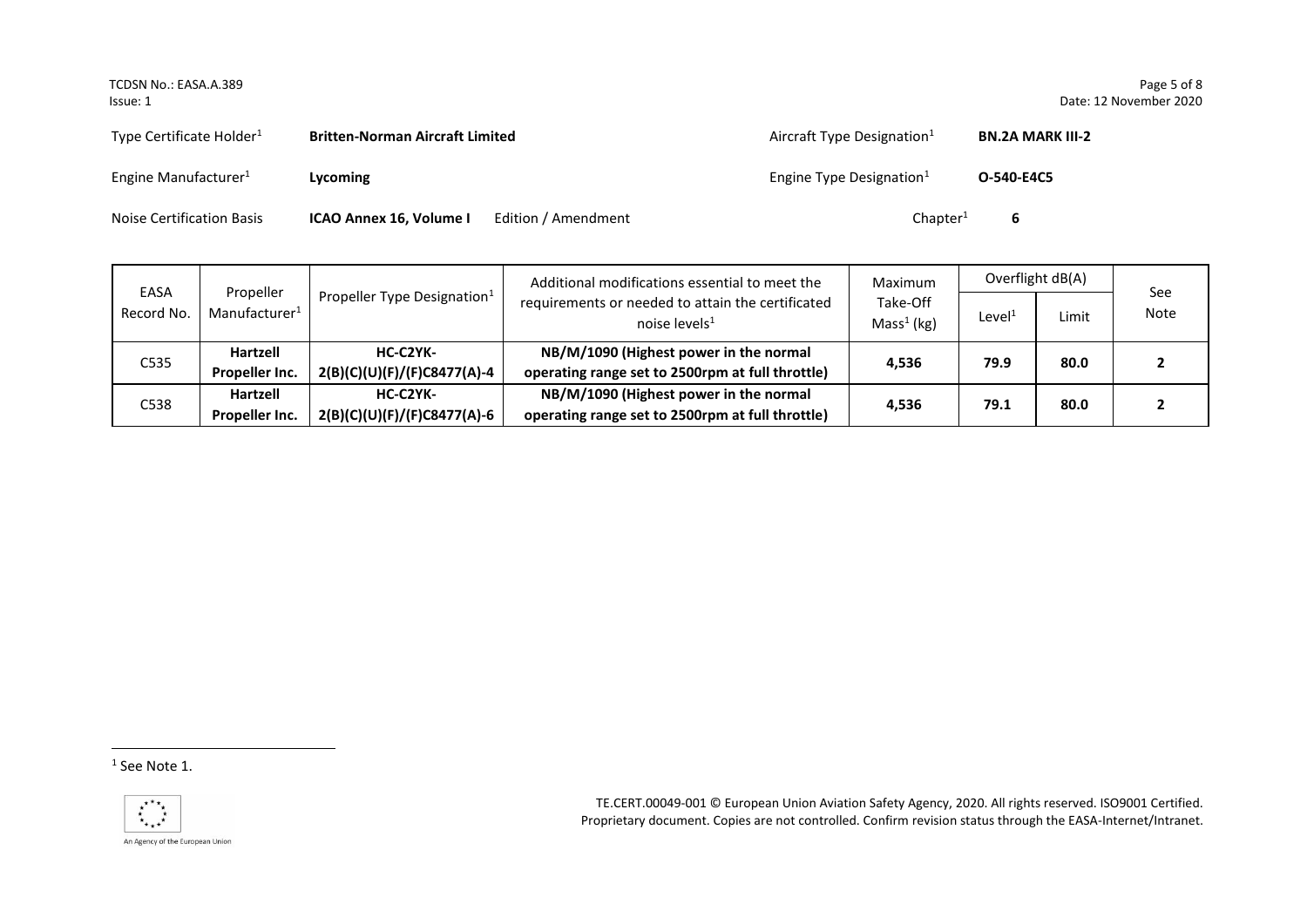| TCDSN No.: EASA.A.389<br>Issue: 1    |                                                |                                        | Page 6 of 8<br>Date: 12 November 2020 |
|--------------------------------------|------------------------------------------------|----------------------------------------|---------------------------------------|
| Type Certificate Holder <sup>1</sup> | <b>Britten-Norman Aircraft Limited</b>         | Aircraft Type Designation <sup>1</sup> | <b>BN.2A MARK III-3</b>               |
| Engine Manufacturer <sup>1</sup>     | Lycoming                                       | Engine Type Designation <sup>1</sup>   | O-540-E4C5                            |
| Noise Certification Basis            | Edition / Amendment<br>ICAO Annex 16, Volume I | Chapter <sup>1</sup>                   | 6                                     |

| EASA       | Additional modifications essential to meet the<br>Propeller |                                         | Maximum                                                                        | Overflight dB(A)                   |           | See   |      |
|------------|-------------------------------------------------------------|-----------------------------------------|--------------------------------------------------------------------------------|------------------------------------|-----------|-------|------|
| Record No. | Manufacturer <sup>1</sup>                                   | Propeller Type Designation <sup>1</sup> | requirements or needed to attain the certificated<br>noise levels <sup>1</sup> | Take-Off<br>Mass <sup>1</sup> (kg) | Level $1$ | Limit | Note |
| C536       | Hartzell                                                    | HC-C2YK-                                | NB/M/1090 (Highest power in the normal                                         | 4,536                              | 79.9      | 80.0  |      |
|            | Propeller Inc.                                              | 2(B)(C)(U)(F)/(F)C8477(A)-4             | operating range set to 2500rpm at full throttle)                               |                                    |           |       |      |
| C539       | Hartzell                                                    | HC-C2YK-                                | NB/M/1090 (Highest power in the normal                                         | 4.536                              | 79.1      | 80.0  |      |
|            | Propeller Inc.                                              | 2(B)(C)(U)(F)/(F)C8477(A)-6             | operating range set to 2500rpm at full throttle)                               |                                    |           |       |      |

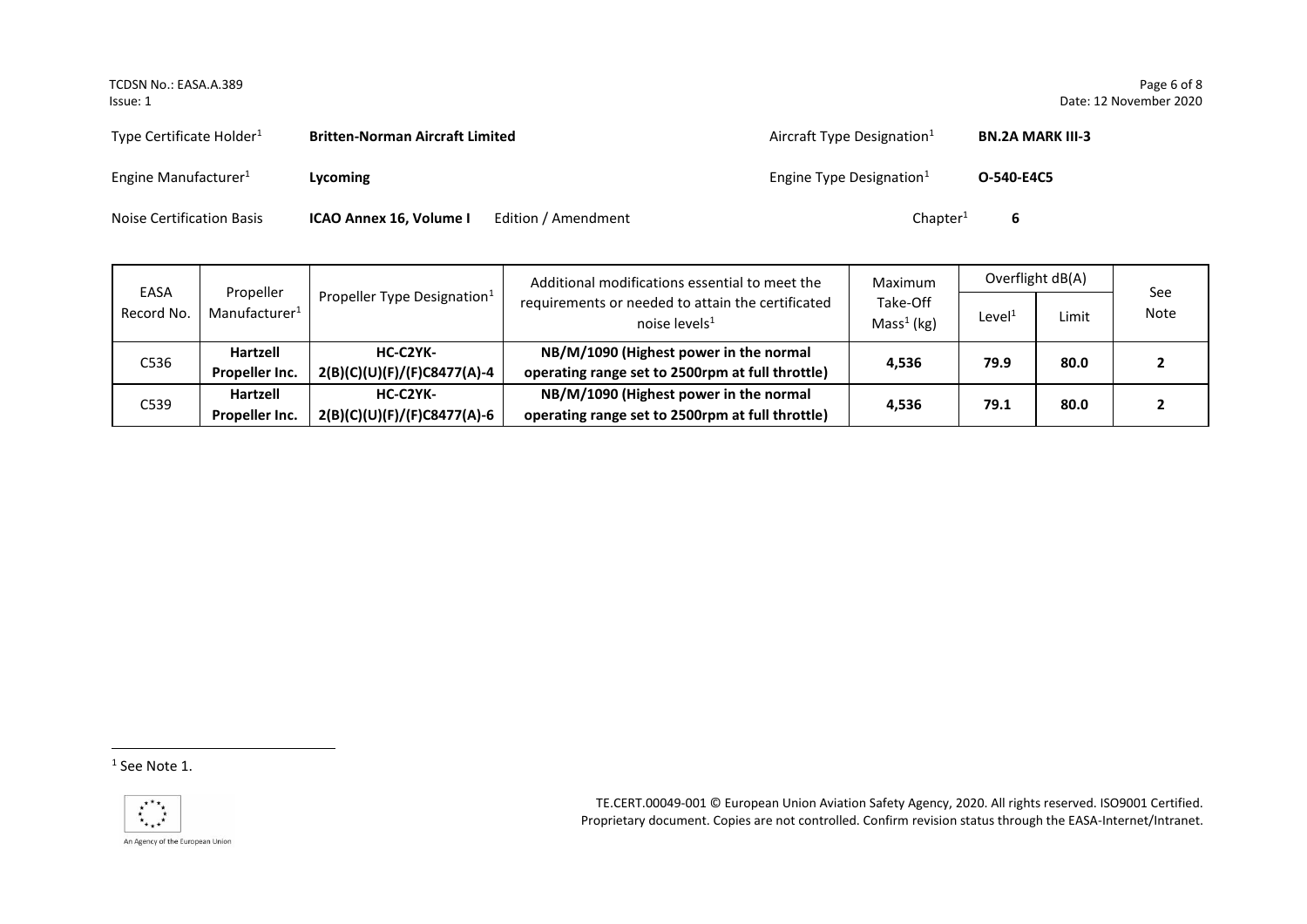#### **CS-36 Amendment level**

| ICAO, Annex 16, Volume I Amendment level_ |  |  | 10 | 1 – H |  |
|-------------------------------------------|--|--|----|-------|--|
| Corresponding CS-36 Amendment level       |  |  |    |       |  |

#### **TCDSN EASA.A.389 Notes**

- 1. In cases where it is appropriate to issue a noise certificate, items so marked shall be included on EASA Form 45.
- 2. This aircraft type conforms with the provisions of Article 6.1 of Regulation 2018/1139 without the need to comply with the Standards of ICAO Annex 16, Volume I, by virtue of the date of type certification. However individual examples of this type which were first issued with a certificate of airworthiness on or after 1 January 1980 are required to demonstrate compliance with the Standards of ICAO Annex 16, Volume I, Chapter 6.